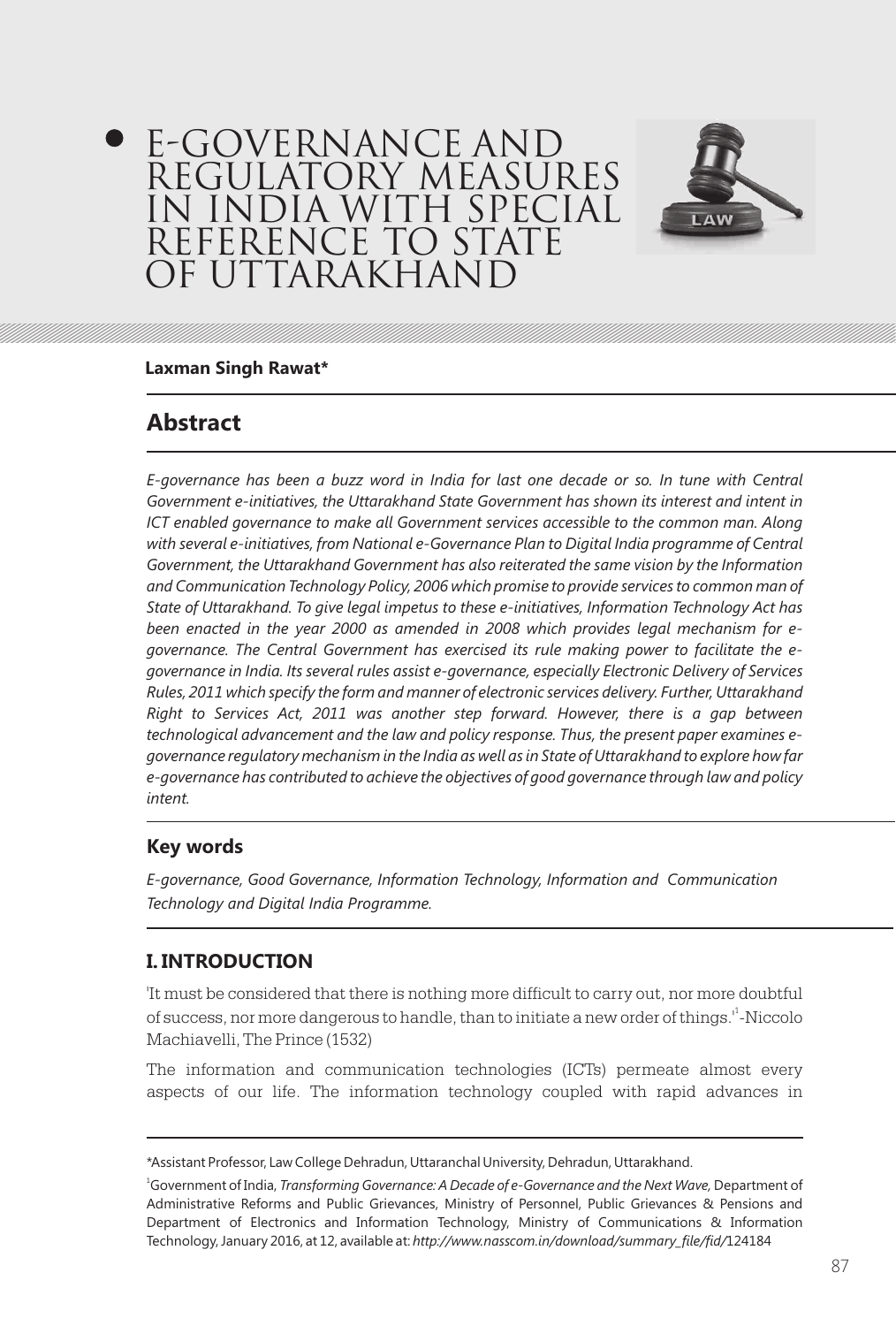communication has proved to be a powerful tool for good governance initiatives. The term governance refers to the way government carries out its work. It is the way government uses its authority to provide services, make policies and implement them. Good governance embodies qualities such as accountability, responsiveness, transparency and efficiency. Moreover, e-governance is the application of information communication technology to government functioning in order to create 'Simple, Moral, Accountable, Responsive and Transparent' (SMART) governance. Therefore, the objectives of e-governance are similar to the objectives of good governance. It is the application of information communication technology for delivering government services, exchange of information and communication transactions, integration of various stand-alone systems and services between and among various phases and interactions within the entire government framework. However, many of information communication technology experiments aiming at enhancing citizen participation and engagement have not fulfilled the potential offered by new technologies, and many of them have manifested a regression towards improved information provision models of egovernance. This is mainly due to the lack of institutional and legal mechanism, as well as the lack of political will to fully explore the potential offered by information communication technology.

#### **II. E-GOVERNANCE: CONCEPT AND DEFINITIONS**

The revolution in information and communication technology (ICT) provides basis to the core concept of E-governance. The concept of e-governance is the use of ICT with the aim of improving information and service delivery, encouraging citizen's participation in the decision-making process and making government more accountable, transparent and effective. Thus, e-governance embodies qualities like good governance such as accountability, responsiveness, transparency and efficiency. It is generally understood as a use of ICTs for some fields of service areas, such as e-health, e-social service, eeducation, e-enabled public utility services, e-courts, etc. These electronic public services may include information, communication, interaction and transaction services which provide different branches of public service, such as health care, social welfare, and education.<sup>2</sup>

The United Nations Educational, Scientific and Cultural Organization (UNESCO) defined e-governance as the performance via the electronic medium in order to facilitate an efficient, speedy and transparent process of disseminating information to the public, and other agencies, and for performing Government administration activities.<sup>3</sup> Further, the Council of Europe has defined it as the use of electronic technologies in three areas of public action: relations between the public authorities and civil society; functioning of the public authorities at all stages of the democratic process (electronic democracy); the provision of public services (electronic public services).<sup>4</sup> These definitions visualize the use of the electronic medium in the exercise of authority in the management of a

<sup>2</sup> Ari-Veikko Annttiroiko, 'Introductory Chapter A Brief Introduction to the Field of E-Government', in Ari-Veikko Annttiroiko (ed.), *Electronic Government: Concepts, Methodologies, Tools, and Applications*, Volume I, Information Science Reference, New York, 2008, pp. xliii- xliv.

<sup>3</sup> Available at: *http://portal.unesco.org/ci/en/ev.php-RL\_ID=4404&URL\_ DO=DO\_TOPIC&URL\_ SECT ION =201. html*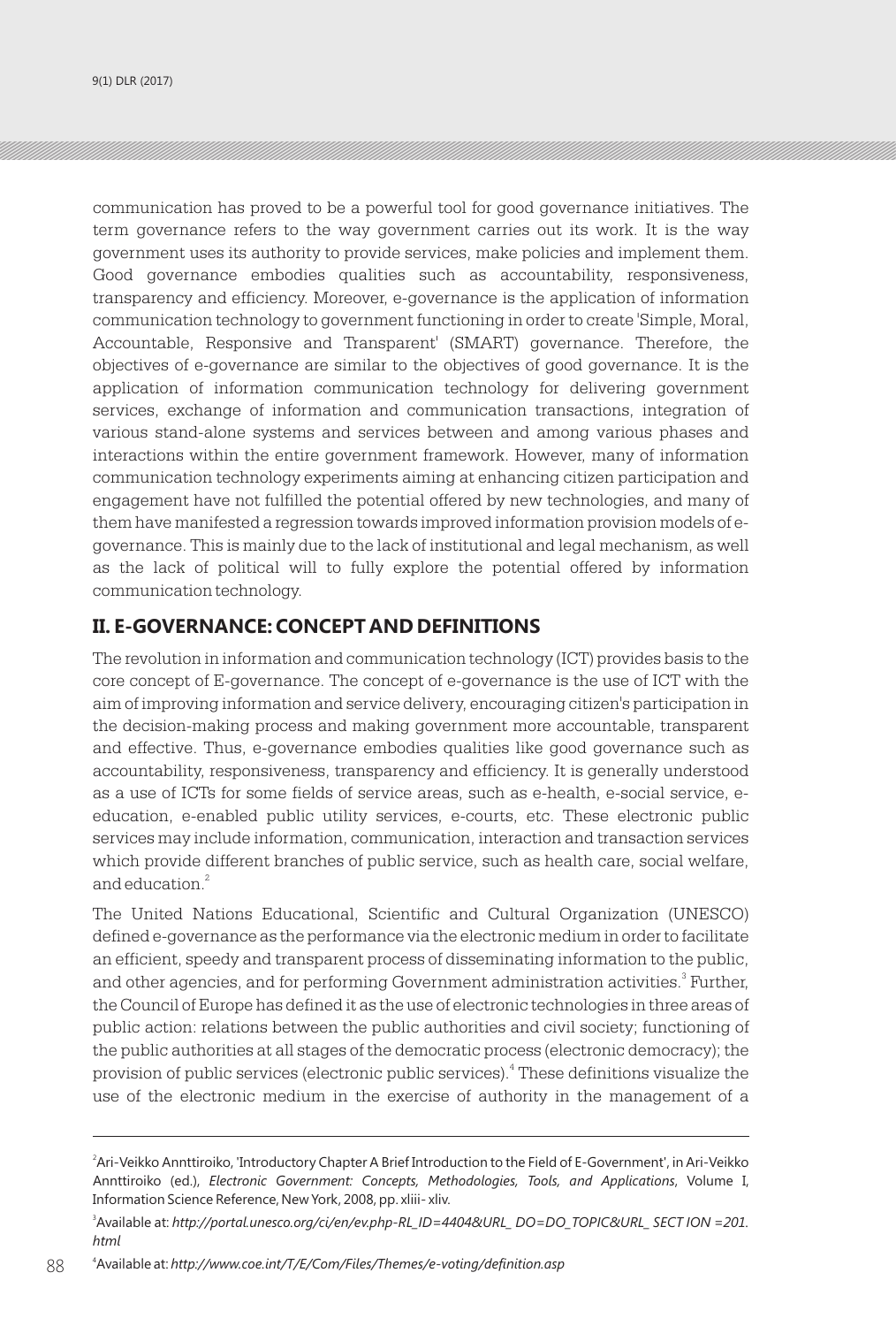

country's affairs along with articulation of citizens' interests leading to greater transparency and efficiency.

The World Bank Report, Digital Dividends Overview, 2016 found that at global level, China has the largest number of internet users, followed by the United States, with India, Japan, and Brazil filling out the top five.<sup>5</sup> By 2014, all 193 member States of the United Nations had national websites. For the most common core government administrative systems, 190 member States had automated financial management, 179 used such systems for customs processing, 159 for tax management, 148 of them had some form of digital identification, and 20 had multipurpose digital identification platforms.<sup>6</sup> On average, 8 in 10 individuals in the developing world own a mobile phone, and the number is steadily rising. The number of internet users has more than tripled across the globe in a decade from 1 billion in 2005 to an estimated 3.2 billion at the end of 2015. This means that businesses, people, and governments are more connected than ever before.<sup>7</sup> Thus, in a growing connected virtual world of knowledge with rise of Internet and web-based information systems, service delivery is now possible on anytime, anywhere basis. The use of internet, mobile phones, and the other communication devices spread, collect, store, analyze, and share information quickly. In India, the total number of Internet subscribers has reached to 331.66 million at the end of December, 2015. Out of 331.66 million, Wired Internet subscribers are 19.98 million and Wireless Internet subscribers are 311.69 million. The Internet subscriber base of 331.66 million at the end of December, 2015 is comprised of Broadband Internet subscriber base of 136.53 million and Narrowband Internet subscriber base of 195.13 million<sup>9</sup>

### **III. E-GOVERNANCE AND REGULATORY MEASURES IN INDIA**

At policy level, first time the Central Government approved a comprehensive programme i.e. National e-Governance Plan (NeGP) on May 18, 2006 with the vision that make all government services accessible to the common man in his locality, through common service delivery outlets and ensure efficiency, transparency and reliability of such services at affordable costs to realize the basic needs of the common man.<sup>10</sup> Further, the Government of India has approved the 'Digital India' programme on July 02, 2015. The programme itself promises to transform India into a digitally empowered society by focusing on digital literacy, collaborative digital platforms and availability of digital resources or services in Indian languages. Besides this, the e-Courts project was

6 *Ibid*.

7 *Id*. at 2.

8 *Ibid*.

<sup>9</sup>Government of India, *The Indian Telecom Services Performance Indicators, October-December, 2015,* Telecom Regulatory Authority of India, New Delhi, India, May 2016, at v, available at:

http://www.trai.gov.in/WriteReadData/PIRReport/Documents/QPIR\_Oct\_to\_Dec-15.pdf

<sup>10</sup>Government of India, *National e-Governance Plan*, available at: *http://www.*negp.gov.in/ 899

<sup>5</sup>World Development Report, *Digital Dividends Overview,* International Bank for Reconstruction and Development/The World Bank, Washington DC, 2016, at 5, available at: *http://www-wds.worldbank.org/ externaldefault/WDSContentServer/WDSP/IB/2016/01/13/090224b08405b9fa/1\_0/Rendered/PDF/World0de velopm0l0dividends0overview.pdf*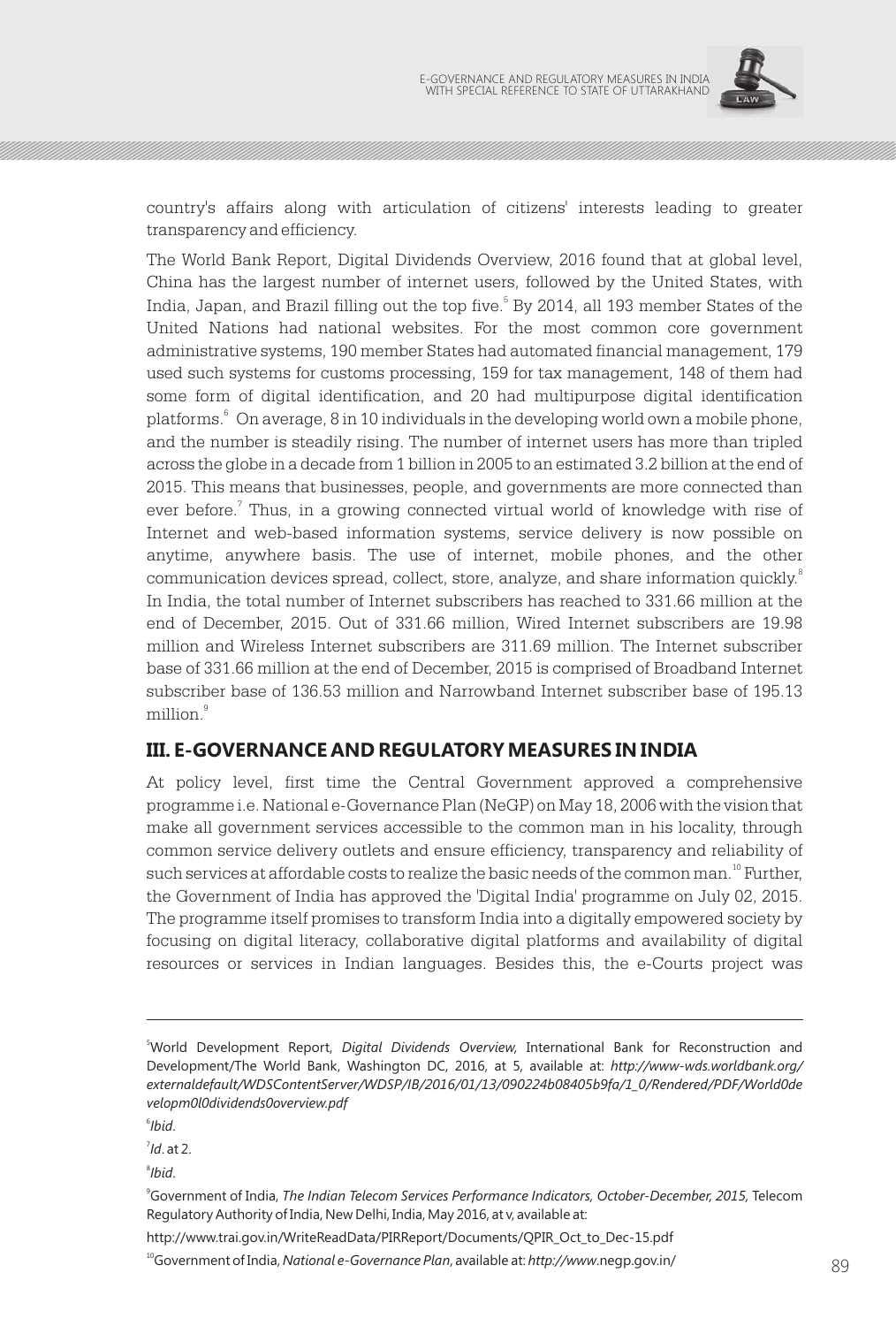9(1) DLR (2017)

conceptualized on the basis of the 'National Policy and Action Plan for Implementation of Information and Communication Technology in Indian Judiciary' which was prepared by the e-Committee of Supreme Court of India in 2005.<sup>11</sup> Under NeGP, e-Courts Project as a Mission Mode Project was proposed to implement ICT in Indian judiciary in three phases over a period of five years. $12$  Now, 'e-Courts' project is one of the plans as 'Technology for Justice' of e-Kranti (NeGP 2.0) under 'Digital India' programme.

The Central Government's Digital India Programme provides an opportunity to renew focus to the future of e-governance. One can say that path breaking IT development platform, Analytics, Cloud Computing coupled with key initiatives of the Government such as Unique ID, Jan Dhan Accounts and Digital Locker provide us an opportunity to break from the past to achieve good governance through e-governance which are truly citizen centric in letter and spirit. It is noteworthy that the 'Digital India' programme and especially fourth and fifth pillars i.e. 'e-Governance: Reforming Government through Technology' and 'e-Kranti- Electronic Delivery of Services' respectively are directly related with e-governance and critical for the success of e-governance, easy governance and good governance in the country. The Digital India programme has been devised to support all Central Ministries/Departments as well as all States/UTs in leveraging the emerging technologies, making use of newer business models and revamping of existing projects so as to deliver the services electronically to citizens in an efficient, transparent and affordable manner.

The system of governance is changing and the preferred policy of the government ensuring transparency and accountability has been made legally feasible with the statutory recognition of e-governance. Chapter III of the Information Technology Act, 2000 containing section 4 to 10 A provide the legal mechanism for e-governance. Section  $6^{13}$  of Information Technology Act, 2000 provides the foundation of egovernance.<sup>14</sup> Whereas section 6A of the Act, 2000 provides for appointment of Service Providers by appropriate Government for e-governance services. By virtue of this Section, the appropriate Government may authorize any service provider to set up, maintain and upgrade the computerised facilities and perform such other services as it may specify, by notification in the Official Gazette. The service provider may be an individual, private agency, private company, partnership firm, sole proprietor firm or any

<sup>11</sup>Available at: *http://ecourts.gov.in/*

<sup>&</sup>lt;sup>12</sup>e-Court Project, *Project Monitoring Website for E-Courts Mission Mode Project, available at:* 

*http://ecourts.gov.in/*

<sup>&</sup>lt;sup>13</sup>Section 6 of Information Technology Act, 2000 provides as: (1) Where any law provides for (a) the filing of any form, application or any other document with any office, authority, body or agency owned or controlled by the appropriate Government in a particular manner; (b) the issue or grant of any license, permit, sanction or approval by whatever name called in a particular manner; (c) the receipt or payment of money in a particular manner, then, notwithstanding anything contained in any other law for the time being in force, such requirement shall be deemed to have been satisfied if such filing, issue, grant, receipt or payment, as the case may be, is effected by means of such electronic form as may be prescribed by the appropriate Government. (2) The appropriate Government may, for the purposes of sub-section (1), by rules, prescribe- (a) the manner and format in which such electronic records shall be filed, created or issued; (b) the manner or method of payment of any fee or charges for filing, creation or issue any electronic record under clause (a).

<sup>&</sup>lt;sup>14</sup>K. Mani, *A Practical Approach to Cyber Laws*, Kamal Publishers, New Delhi, 2008, at 13.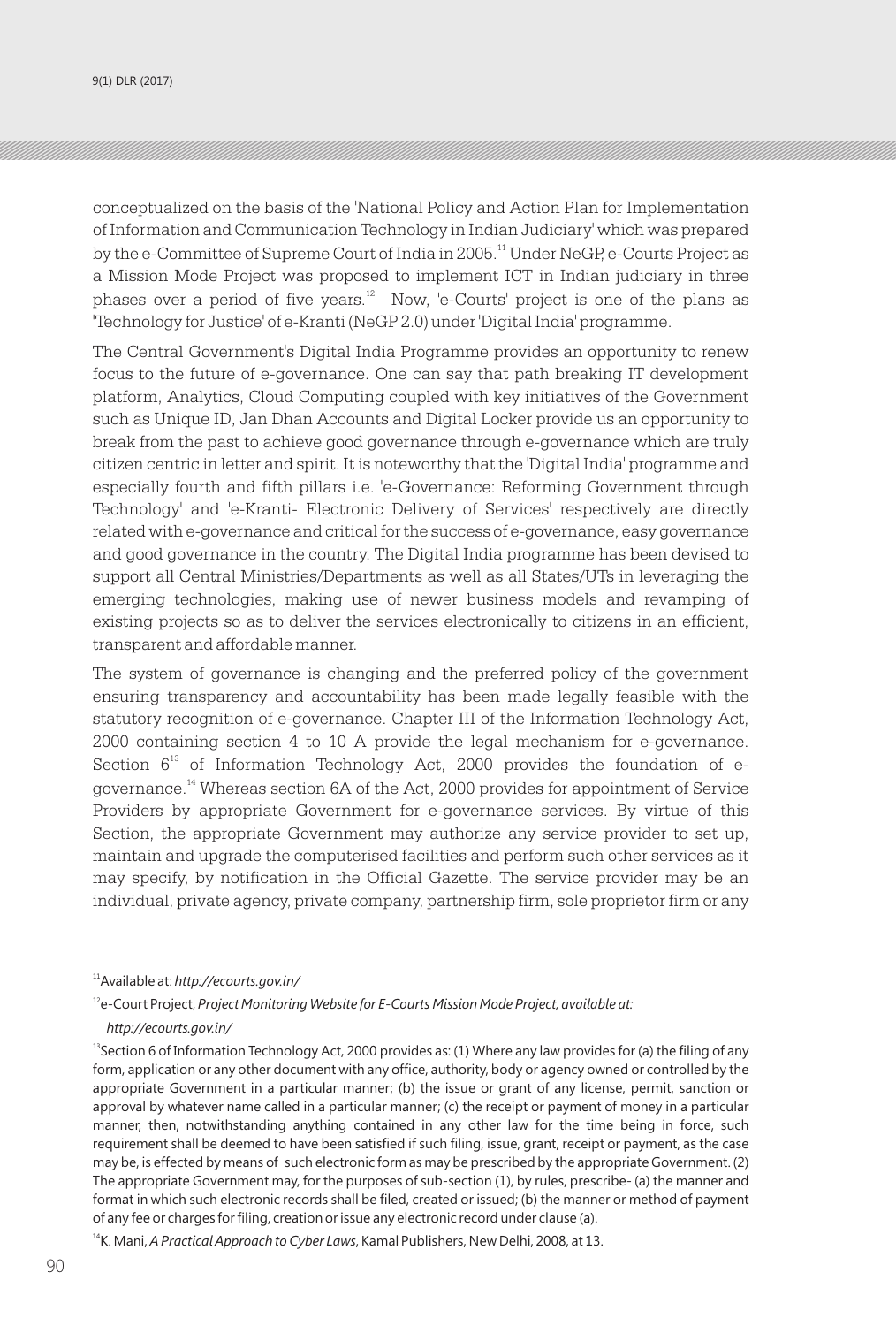

such other body or agency. The appropriate Government may also authorize any service provider to collect, retain and appropriate service charges from the person availing such service.<sup>15</sup> In this connection, the Central Government has power to make rules to provide the manner in which the authorised service provider may collect, retain and appropriate service charges under Section 6A (2) of the Act.<sup>16</sup> Moreover, the Central Government framed Information Technology (Electronic Services Delivery) Rules, 2011 in the exercise of powers conferred by Section 87 (2) (ca) of the Act read with Section 6A (2) of the Information Technology Act, 2000. Further, the Information Technology Act, 2008 (Amendment Act) amended relevant provisions of the Indian Penal code, the Indian Evidence Act, 1872, the Bankers' Books Evidence Act, 1891 and the Reserve Bank of India Act, 1934 to facilitate e-governance. However, one can find that there is no legislation that makes electronic delivery mandatory for priority public services or any mandatory timeline for transforming public services. Key institutional aspects of the introduction of e-service delivery have not been set out in formal legislation such as the role, functions and responsibilities of different Government organizations, the mechanism for coordination across Government, the definition of an oversight mechanism, and the relevant financial arrangements.

One can find that if any law mandates that documents, records or information are required to be retained for any specific period, then, that requirement shall be deemed to have been satisfied if the same is retained in electronic form.<sup>17</sup> It also makes audit of electronic documents mandatory wherever physical documents, records required audit.<sup>18</sup> Publication of official gazette in electronic form is permitted by Section 8 of the Act, 2000. Therefore, where any law requires publication of rule, regulation, order, bylaw, notification or other matter in the gazette, publication thereof in electronic form is permitted. Likewise, Section 4(1) of the Right to Information Act, 2005 obligates public authorities in India to maintain all its records duly catalogued and indexed in a manner and form which facilitates the right to information and ensure that all records that are appropriate to be computerised are, within a reasonable time and subject to availability of resources, computerised and connected through a network all over the country on different systems so that access to such records is facilitated. Thus, one can say that egovernance and Right to Information are interrelated and two sides of the same coin.

With the initiation of national programmes like Unique Identification number and increased collection of citizen information by the government, concerns have emerged on their impact on the privacy of persons. In order to understand these concerns and identify interventions issues, Justice A.P.Shah, former Chief Justice of Delhi High Court,<sup>19</sup> suggested a comprehensive legislation to safeguard privacy and also the office of a central privacy commissioner to develop and apply it. Even when suggesting the establishment of a privacy commissioner, who could impose penalties for violations, it

<sup>&</sup>lt;sup>15</sup>Section 6A(2) of Information of Technology Act, 2000.

<sup>16</sup>*Id*. at Section 87(2)(ca).

<sup>17</sup>*Id*. at Section 7.

<sup>18</sup>*Id*. at Section 7A.

<sup>19</sup>Government of India, Report of the Group of Experts on Privacy (Chaired by Justice A P Shah, Former Chief Justice, Delhi High Court), 2012, at 3, available at:

http://planningcommission.nic.in/reports/genrep/rep\_privacy.pdf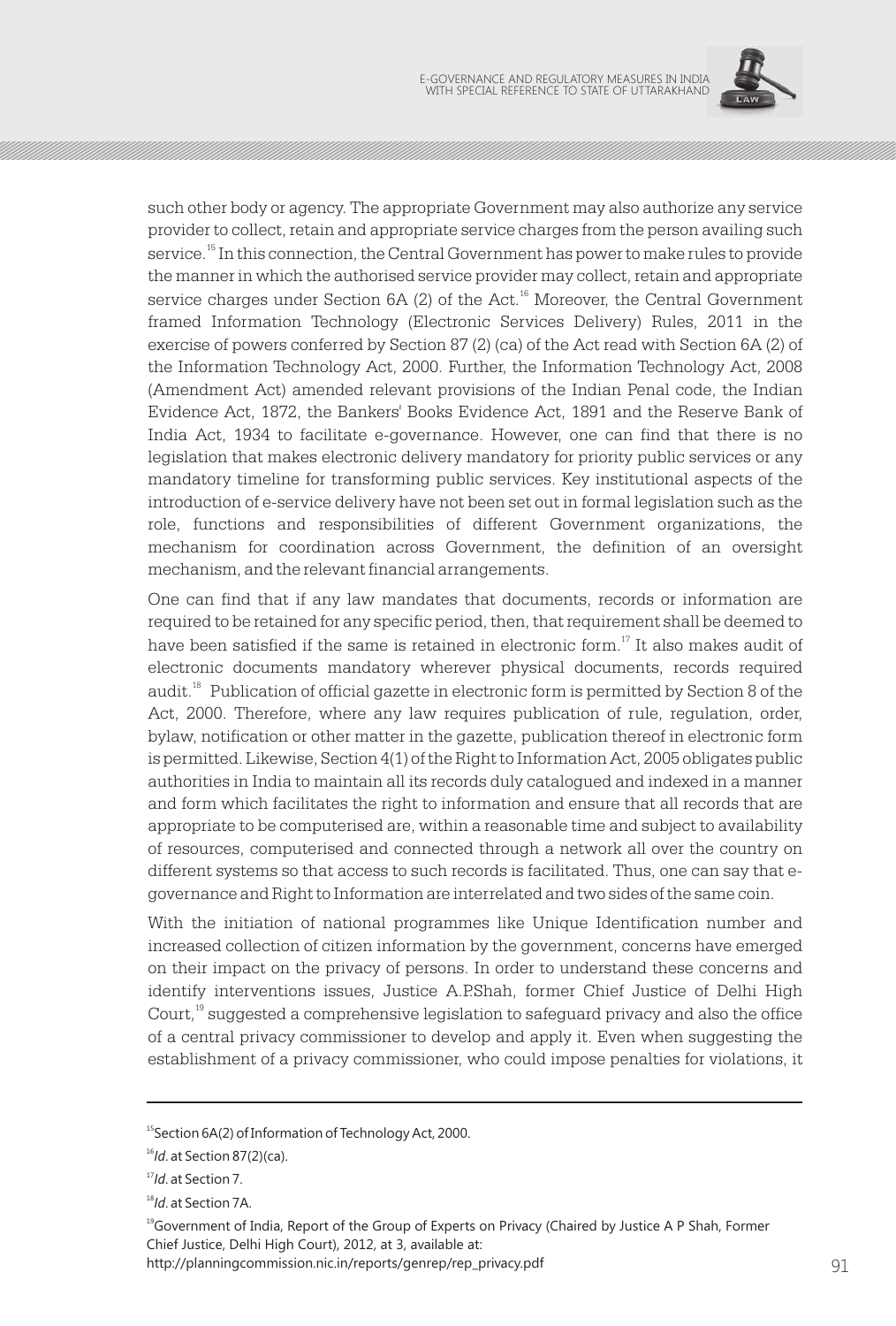recognised the central role of existing judicial forums by retaining the jurisdiction of civil courts. While many may see privacy as the core issue in the Aadhaar programme, privacy itself transcends it. As our everyday lives become connected, comprehensive privacy legislation is an essential safeguard.<sup>20</sup>

To give legal impetus to Unique Identification number, the Aadhaar Act, 2016 was passed to provide efficient, transparent, and targeted delivery of subsidies, benefits and services, the expenditure for which is incurred from the Consolidated Fund of India, to individuals residing in India through assigning of unique identity numbers to such individuals. It can be used for all benefit that will linked to consolidated fund of India. The UID Authority shall take special measures to issue Aadhaar number to women, children, senior citizens, persons with disability, unskilled and unorganised workers, nomadic tribes or to such other persons who do not have any permanent dwelling house and such other categories of individuals as may be specified by regulations.<sup>21</sup>

It is to be noted that the UIDAI must use its regulatory powers under Section 23 to set up a robust grievance redressal mechanism, including an ombudsman, to adequately bolster its accountability quotient. Doing so is necessary not just to protect privacy but also to underline the seriousness of the state in delivering services to vast sections of the population that are identity-less and excluded. Aadhaar represents a prototype of a new welfare State- smarter, responsive and oriented towards improving material lives while being respectful of rights. Its failure, either owing to civil society activism or wanton future subversion for surveillance purposes, might be the final straw for a State machinery on the brink of irredeemable discredit.<sup>22</sup>

## **IV. E-GOVERNANCE AND REGULATORY MEASURES IN STATE OF UTTARAKHAND**

It may be noted that the Uttarakhand is selected as a case study for the present paper to explore how far e-governance has contributed to achieve the objectives of good governance. The State was carved out of the State of Uttar Pradesh on November 9, 2000. The Government of Uttarakhand promises to leverage benefits of information technology for the growth of the State. However, there is a geographical inequality in Uttarakhand, the hill region districts are less developed than plain region in terms of infrastructure i.e. electricity, roads, irrigation etc. It leads to economic disparity in the State which faces the challenge of promoting livelihoods to retain citizen through local employment and income generation and to enhance their quality of life.

The formation of the new State created high expectations related to development and better living standards of people of State of Uttarakhand. The Government of

 $^{20}$ Apar Gupta, The Basis Of Privacy, March 29, 2016, available at: http://indianexpress.com/article/opinion/ columns/aadhaar-bill-the-basis-of-privacy/

<sup>21</sup>Government Notifies Aadhaar Act, March 28 2016, available at: http://www.newindianexpress.com/nation/ Government-Notifies-Aadhaar-Act/2016/03/28/article3350746.ece

 $^{22}$ Arghya Sengupta, Aadhaar project: Last chance for a welfare state, April 8, 2016.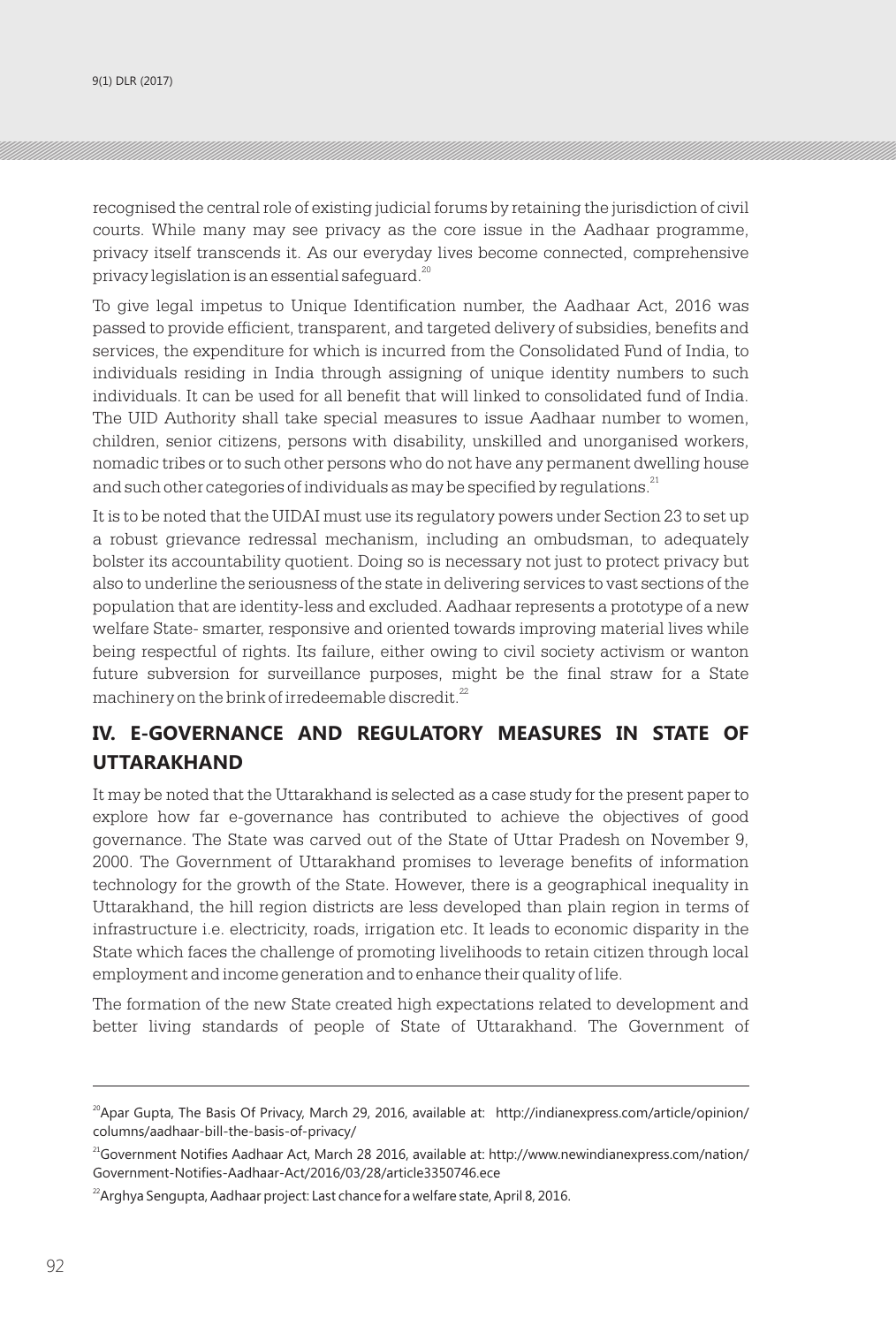

Uttarakhand had registered a society named 'Uttaranchal E-Governance Initiative Project Management Unit'.<sup>23</sup> This society functions as State's nodal agency named as Information Technology Development Agency (ITDA). The ITDA is an independent and autonomous body to guide and monitor various projects and provide expert inputs, monitor, evaluate and execute State's information technology initiatives and projects.

The Information and Communication Technology Policy was approved by the Cabinet on 27th June 2006. This policy document is an extended document of the New Industrial Policy 2003 of the Government of Uttarakhand. The vision and goal of the Uttarakhand Information & Communication Technology Policy, 2006 is to make the State of Uttarakhand fully digitalized i.e. a networked society where information flow and access across all sections of the society, enabled through effective information and communication technology infrastructure which would propel the economic growth of the State, leading to a very high quality of life of its citizens.<sup>24</sup> The vision aspires to reduce various divisions such as the digital divide, economic divide, literacy divide and the social divide. With knowledge playing the leveller, information and communication technology infusion could gradually remove these divides.

Coming to the existing regulatory framework of e-governance in State of Uttarakhand, the Uttarakhand ICT Policy, 2006 aspires vision to reduce various divisions such as the digital divide, economic divide, literacy divide and the social divide. With knowledge playing the leveller, information and communication technology infusion could gradually remove these divides. The dynamic nature of IT requires periodic revisiting of the on-going policies and strategies. In particular, a need has been felt to unite the State e-governance model with the 'Digital India' Programme - an initiative of the government of India with a vision 'to transform India into a digitally empowered society and knowledge economy'. The ICT Policy, 2006 is an outdated policy to meet today's fast growing and changing circumstances in relation between society and technology. It is noteworthy that Uttarakhand has not yet amended its policy. This policy documents prescribe ineffective objectives and these objectives have been shown in the form of ideal or goal to be achieved. The objectives should be clear, precise and specific. Since usage of ICT is increasing, the government first and foremost duty is to provide quick and cheap mechanism to access the services promised by the government. In order to achieve this, the Government of Uttarakhand has to revisit its policy document to keep pace with the changing time.

It is important to note that in pursuance of the provisions of Clause (3) of Article 348 of the Constitution of India, the Uttarakhand Legislative Assembly passed the "Uttarakhand Right to Service Act,  $2011^{125}$  (20 of 2011). The objective of this Act is to provide delivery of services to the people of the State of Uttarakhand within the given

<sup>&</sup>lt;sup>23</sup>Government of Uttarakhand, Home Page, Information Technology Development Agency (ITDA), available at *http://www.itda.uk.gov.in/*

<sup>24</sup>Government of Uttarakhand, *Vision & Goals (Part II)*, *Uttarakhand Information & Communication Technology Policy,* 2006, Information Technology Development Agency (ITDA), available at: *itda.uk.gov.in/files/Acts-Rules/IT\_Policy.pdf* 

 $^{25}$ As Passed by the Uttarakhand Legislative Assembly and assented to by the Governor on October 04,  $2011.$  93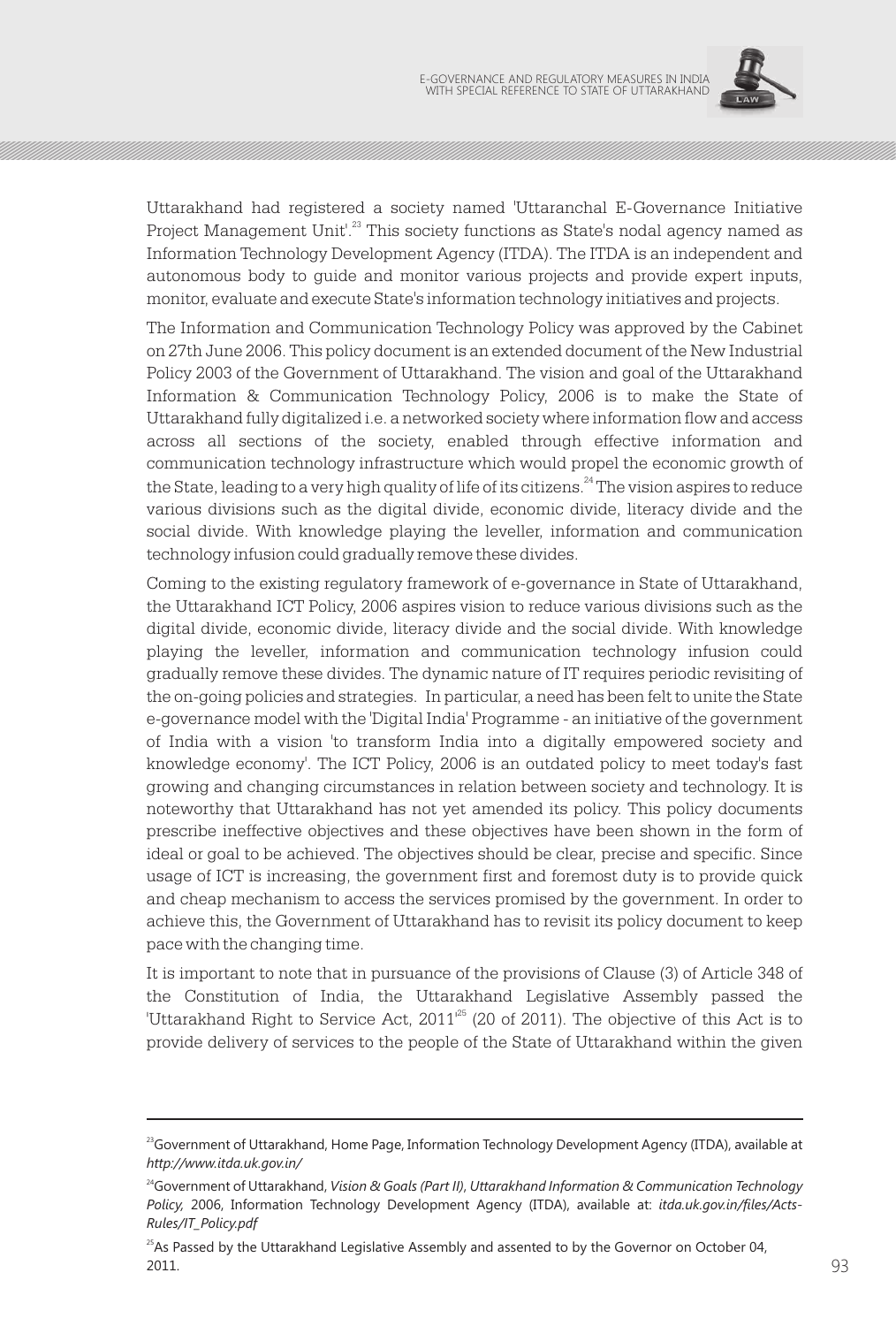time limits.<sup>26</sup> The 'services' under the Act means any service noti?ed under Section 3. Section 3 of Uttarakhand Right to Service Act, states that the State Government may by noti?cation from time to time, notifies the services. Thus, if e-services is notified by the State Government, it will provide services to State's people in time bound manner.

The available opportunities gaps between 'haves' and 'haves not' will divide the societies of Uttarakhand and will create various types of social unrest in the nearest future. The first step in handling the widening digital gap is, understanding the breadth and depth of any cultural, racial, education, knowledge or literary divide that exists in any given jurisdiction. It is incumbent on governments to bridge these divides and ensure that there are no inequities between those who have the capacity to engage in online transactions with governments and those who do not have access or do not wish to participate in the online world. This is a big challenge in ensuring successful egovernance and the delivery of e-services. $27$  It is to be noted that there are many citizens who currently cannot participate in the information society, and they will be left behind. Only by understanding and addressing the digital divide and the needs of the citizens will make local governments to realize the vision of true e-governance.<sup>28</sup> Due to hilly area, lack of infrastructure and low per capita income, mobile governance is a present day need of State of Uttarakhand. Mobile enabled development or leveraging the mobile revolution to enable development impact is part of a broader phenomenon. It takes electronic services and makes them available via mobile technologies using devices such as mobile phones. It has the potential to help make public information and governance services available 'anytime, anywhere' to citizens and officials. Thus, suited for the rural and especially hilly areas where Internet access rates are low, mobile phone usage is growing rapidly.

## **V. E-GOVERNANCE AND REGULATORY MEASURES: ISSUES AND CHALLENGES**

Privacy and security have emerged as critical practical issues for e-governance advocates seeking to deliver services to citizens while complying with existing and emerging legislation and public expectations. A familiar range of straightforward legal questions may emerge regarding the substantive adequacy of legal norms intended to protect citizens' physical and informational privacy, often conceived as a dimension of their personal security.<sup>29</sup> A breach of privacy, for example, may occur when an individual's information is shared with unintended parties. In contrast, we use security to mean the steps that are taken to ensure that information is not shared. It may consist of a password, encryption, or firewalls, for example. A breach of security, for example,

<sup>27</sup>Tan Yigitcanlar, 'E-Government and the Digital Divide'in Ari-Veikko Annttiroiko (ed.), *Electronic Government: Concepts, Methodologies, Tools, and Applications,* Volume I, Information Science Reference, New York, 2008, at 1723.

<sup>28</sup>*Ibid*.

<sup>26</sup>Available at: *http://www.cm.uk.gov.in/files/English\_1.pdf*

<sup>29</sup>Keith Culver, 'E-Government as a New Frontier for Legal Theory', in Ari-Veikko Annttiroiko (ed.), *Electronic Government: Concepts, Methodologies, Tools, and Applications,* Volume I, Information Science Reference, New York, 2008, at 3741.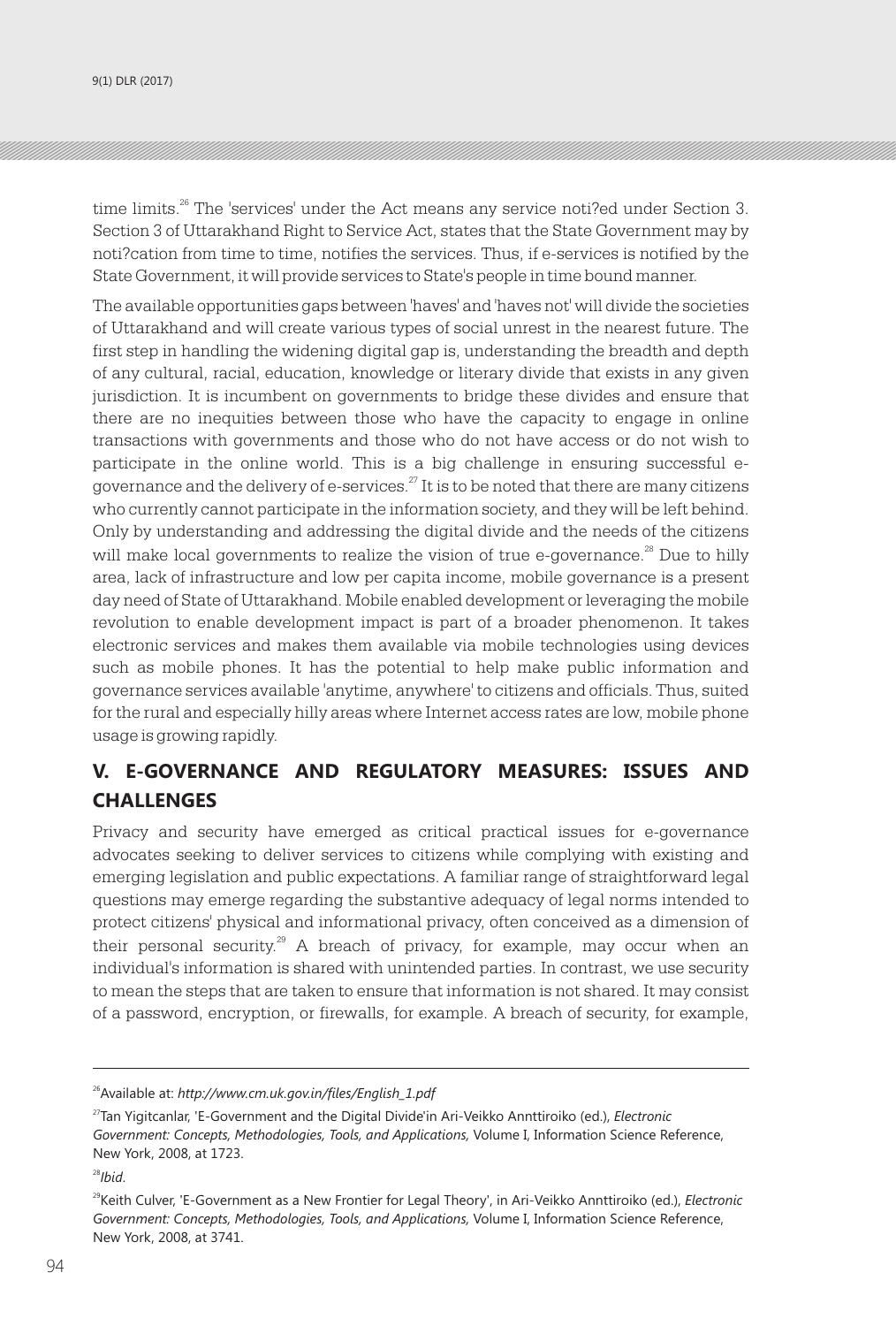

would occur if a password is compromised and credit card information is stolen. As we conceptualize privacy and security. They may be visualized as overlapping circles, distinct, but affecting each other.<sup>30</sup>

Privacy, as a dimension of personal security, is typically taken to refer to our interest in controlling what others know about us in order to secure freedom of thought and conduct against others' interference with exercise of those freedoms. The exercise of privacy involves withholding of personal information to some desired extent, often involving highly context-dependent choices regarding the personal interests satisfied by relinquishing privacy.<sup>31</sup> The kind of public trace or persona created by selective disclosure of personal information has long been important in various ways. Consider, for example, many persons' interest not just in the fact of having a credit record, but in having an accurate credit record maintained and made consistently available across a network of users to enable him or her to secure credit as desired.<sup>32</sup>

Consumer transactions on the Internet are growing rapidly. However, to reach its full potential, e-commerce must earn the confidence of consumers that reasonable mechanisms exist to ensure fair dealing, and, in the event of a consumer complaint, that accessible and effective methods of dispute resolution are available. Though the industry self regulation is an important component of consumer protection, but there is a need of comprehensive statutory protections at the Central and State levels. Finally, consumers will make the judgment as to which of these approaches is the most effective in protecting their rights in cyberspace. $33$ 

One of the biggest challenges has been the approach for e-initiatives policy integration. Projects have been designed in a siloed manner for one department, not considering citizens needs or integration requirements with other departments. Second, only a handful of e-governance projects have prepared detailed action plans as part of their initial scoping. This compounds the problem of lack of continuity of leadership and dedicated team by adding another layer of uncertainty for successful implementation of the project. $34$  Third, there is inadequate focus on capacity building and leadership development to manage e-governance projects. The problem of capacity within the government to design e-initiatives that deliver outcomes continues to be a challenge.<sup>35</sup> Fourth, in today's scenario it can be seen that many large IT companies are losing interest in participating in e-governance projects because even if PPP projects are designed with user charges to cover investments and returns, the payment model assumes the Government ownership- wherein government still collects money and then

<sup>&</sup>lt;sup>30</sup>Internet Law & Policy, Janine S. Hitler, J.D., Ronnie Cohen, J.D. Prentice Hall, Uppar Saddle river, New Jersey, 2002, at 76.

<sup>31</sup>*Supra note* 29 at 3741.

 $32$ *Ibid.* 

<sup>33</sup>*Supra note* 30 at 221.

<sup>34</sup>Government of India, *Transforming Governance: A Decade of e-Governance and the Next Wave,* Department of Administrative Reforms and Public Grievances, Ministry of Personnel, Public Grievances & Pensions and Department of Electronics and Information Technology, Ministry of Communications & Information Technology, January 2016, at 24.